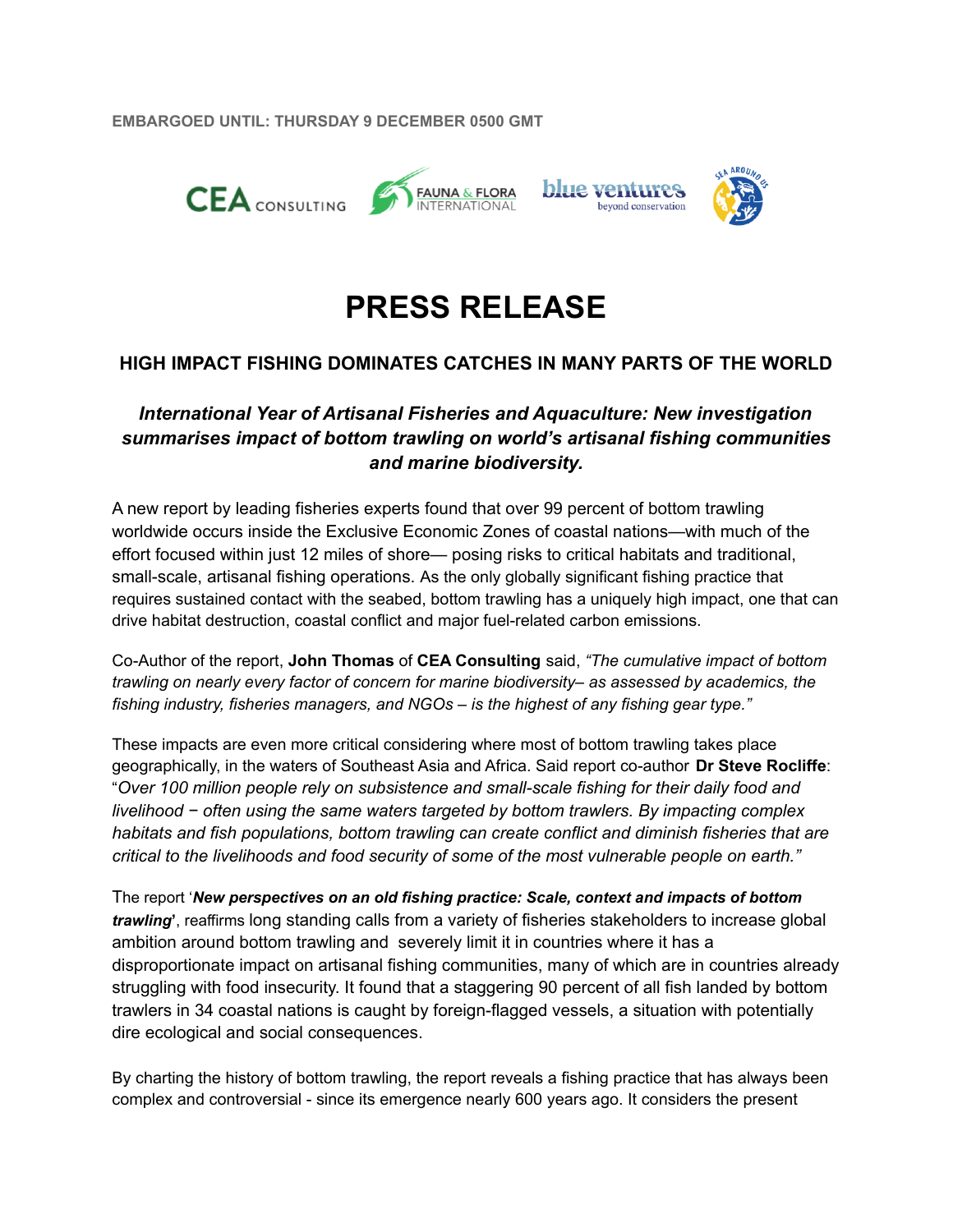status of its extent and known impacts, acknowledging that reducing impacts will require trade-offs, just transitions and big picture thinking. What emerges is the need for renewed urgency and impetus on bottom trawling, from grassroots activism to fishing industry leadership, from cutting-edge research to international collaboration.

**Daniel Steadman** of **Fauna & Flora International** said "*It's time to inject new ideas and new ambition into the polarising debate about bottom trawling. Wherever trawling takes place – from catching shrimp in the tropics to cod in the Atlantic – it is contentious and complicated. But if we want a healthy, flourishing and climate-proof global seabed, we need to face up to the impact it has.*"

Some report authors go even further. Co Author of the report, **Professor Daniel Pauly** of the **Sea Around Us** initiative at the University of British Columbia: *"We have gotten rid of most of the horrors of the Middle Ages; now it's time to get rid of a Middle-Age invention, bottom trawling."*

The findings, which are based on an exhaustive analysis of fisheries data and peer-reviewed literature, have been released ahead of the UN's 2022 International Year of Artisanal Fisheries and Aquaculture. They offer policymakers a powerful tool to inform decision-making toward achieving the UN Sustainable Development Goals, particularly SDG #14 vis a vis ending overfishing and illegal, unreported and unregulated fishing.

## **OTHER KEY FINDINGS**

- Foreign trawlers frequently operate in West Africa and Southeast Asia. Because these places tend to lack effective fisheries management and enforcement regimes, the scale of impact is likely greater than available figures suggest.
- 7 of the top 10 nations by catch tonnage are located in Asia, including China, Vietnam, Indonesia, India are the top four bottom trawling countries, as measured by average catch over the most recent decade for which there is complete data (2007-2016). Top 20 includes the UK, USA and New Zealand.
- China alone catches 15 percent of the total bottom trawled catch.
- 50 percent of all bottom trawled fish is caught in the EEZs of Asia or by the foreign fleets of Asian countries.
- Distant water fishing fleets catch 22 percent of all the fish caught by bottom trawlers in EEZs. These fleets are predominantly of Asian or European origin and primarily fish in the waters of Africa and Oceania.
- Bottom trawling contributes to greenhouse gas emissions through its high fuel use and the disturbance of carbon-containing sediments on the seafloor. Novel, early-stage research on the disturbance of sediments caused by bottom trawling suggests it could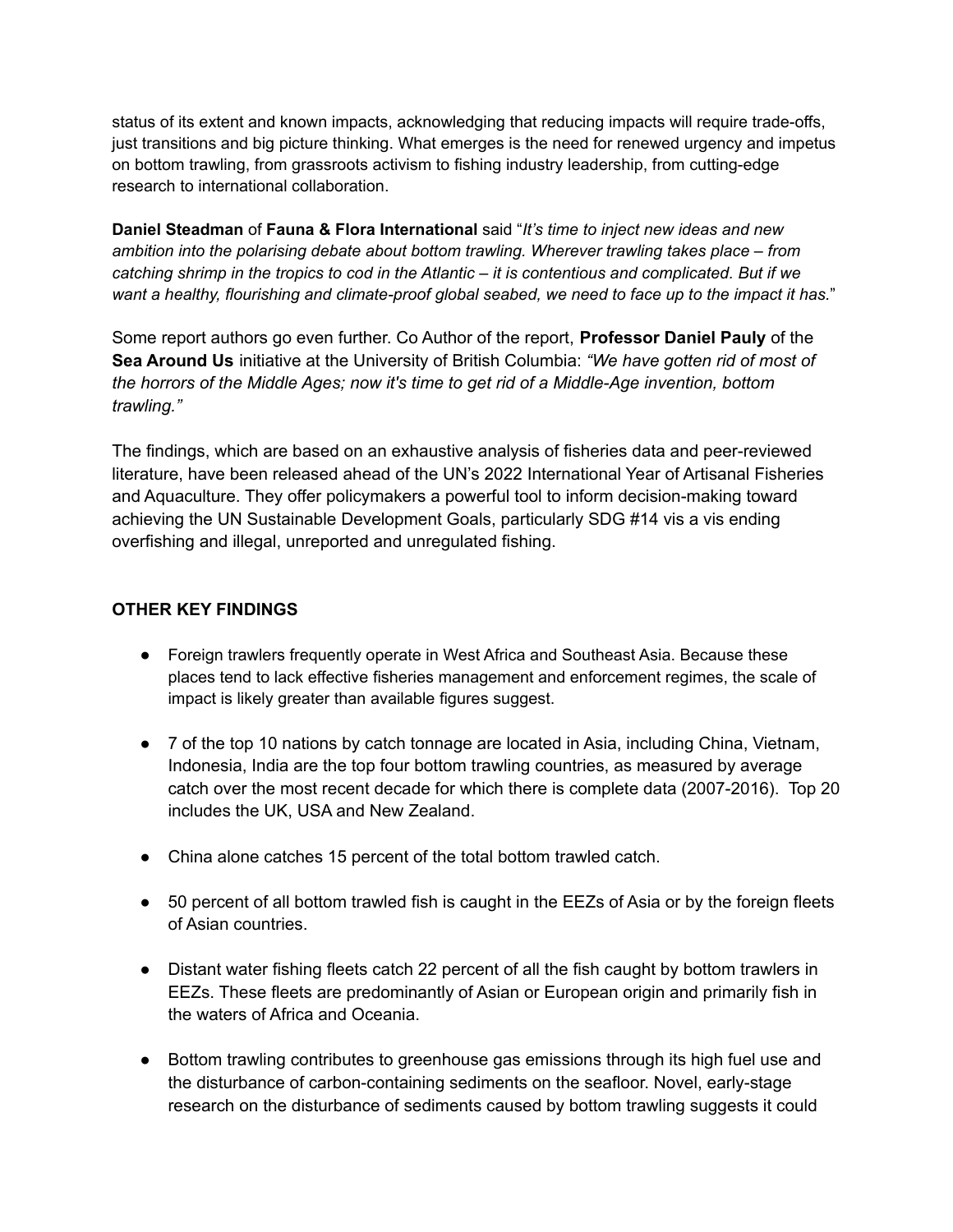contribute up to 1.46 Gt CO2-eq in annual emissions, a level of emissions that would put it on par with the aviation sector.

## **POLICY RECOMMENDATIONS**

The report's policy recommendations were developed in consultation with 40 global experts with an eye toward transforming the status quo through constructive action. The recommendations organized under the acronym "TRANSFORM":

• **Transition the system:** Bottom trawling supports a set of complex, distinct food and non-food commodity systems that are globally interconnected. Solutions must consider broader dynamics – such as broad social changes in fishing culture, the rise of the global seafood trade, and food consumption patterns – in order to avoid unintended consequences. Solutions to manage or limit bottom trawling should not be viewed in isolation by policymakers, fishery managers, NGOs, or communities.

• **Respect human rights:** To catalyze meaningful improvement in bottom trawl fisheries requires a human-centered approach. This means respecting both the civil and political rights, as well as the economic, social and cultural rights of those working in and affected by such fisheries. Bottom trawl fisheries – and policy changes relating to them – must abide by a minimum standard of "do no harm." More baseline research into socio-economic impacts and possible solutions (especially distributional impacts) should accompany these efforts.

• **Accelerate the transition to best practices:** Modern management practices – from gear innovation to enhanced observer coverage – have dramatically improved the performance of some bottom trawl fisheries, particularly in stabilizing overexploited stocks, increasing selectivity, and reducing seabed pressure especially in vulnerable marine ecosystems. Urgent efforts are needed to export these practices to regions that require them most, particularly in low and middle-income countries in the tropics.

**• Negotiate political action:** Decision-makers must recognize the unique biodiversity, climate and social conflict challenges associated with bottom trawling and legislate for it as a special case – both through national policies and international standards and agreements. As well as making bold, gear-specific policy decisions, this should also include acknowledging the significant investments and trade-offs needed to adequately resource any transition away from bottom trawling.

• **Stop harmful subsidies:** Definitions of "harmful" subsidies must include those accessed by specific fisheries using the highest impact practices, including bottom trawl fisheries. Conversely, subsidies supporting transition out of (or to improve) practices such as bottom trawling should be considered "beneficial."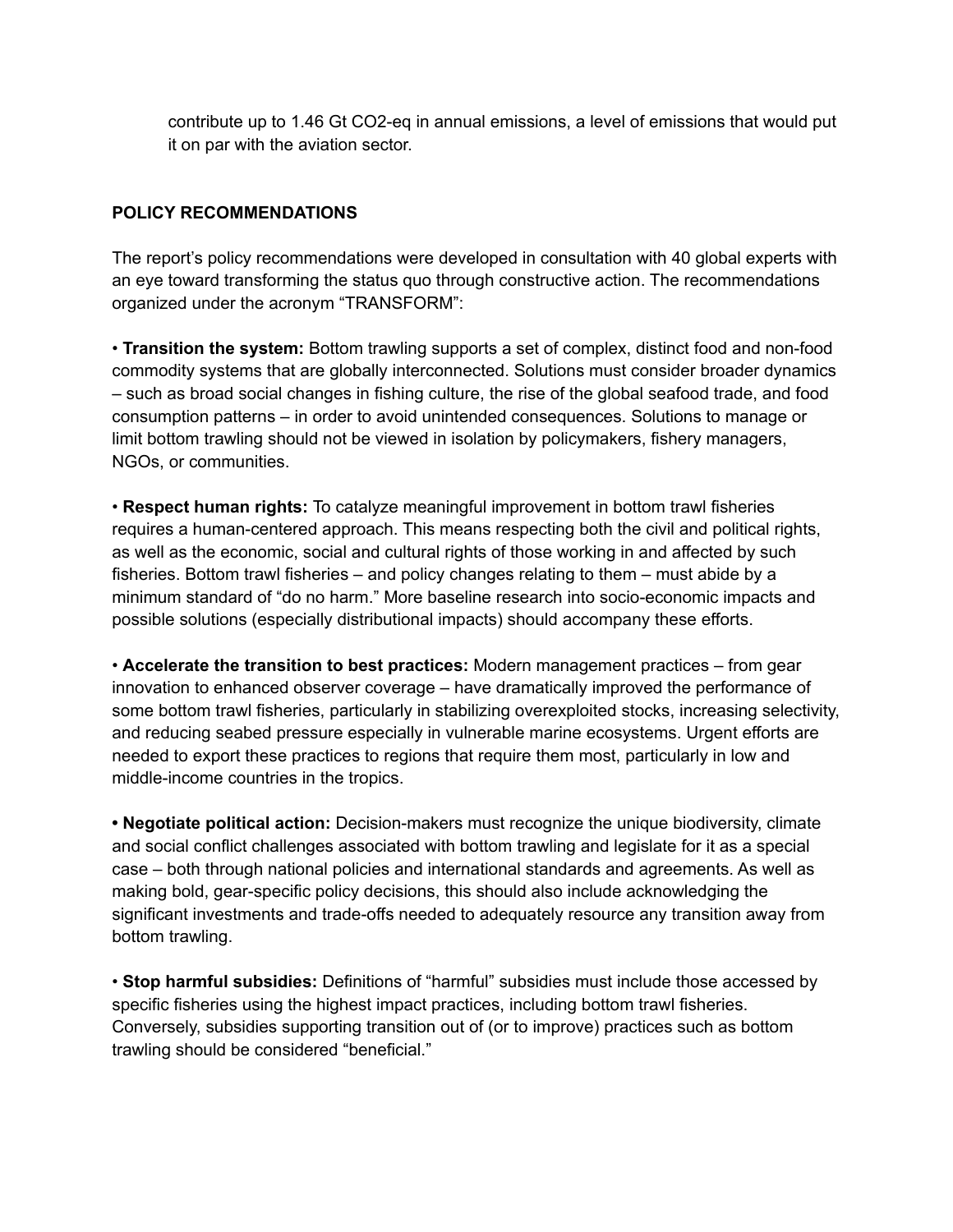• **Freeze the footprint:** Given the multitude of unresolved challenges around bottom trawling – at global and local levels – any new or expanded fisheries should be regarded as politically, socially, environmentally, and economically inappropriate.

• **Open up dialogue:** Discourses around bottom trawling from the fisheries and conservation sectors do not tend to emphasize common ground. Bold alliances and painful but necessary compromise are needed to meet the twin climate and biodiversity crises, including between sectors with different material interests.

• **Restrict appropriately:** Ecologically and culturally sensitive areas must be protected from bottom trawling through a coherent area-based approach to such fisheries, encompassing inshore and offshore exclusion zones as well as all classifications of marine protected areas (MPAs).

• **Monitor impact to support adaptive management:** While all best-practice fisheries require significant volumes of real-time information, bottom trawling management (with its reliance on expensive and complex seabed sensitivity data) necessitates robust, collaboratively funded research. As well as near-term management-focused monitoring, special attention should be directed to emerging areas of trawling research, especially life cycle analysis and carbon emissions arising from seabed disturbance.

# **REPORT AUTHORS**

Daniel Steadman (1), John B. Thomas (2), Vanessa Villanueva (2), Forrest Lewis (2), Daniel Pauly (3), M.L. Deng Palomares (3), Nicolas Bailly (3), Max Levine(3), John Virdin (4), Steve Rocliffe (5), Tom Collinson (6).

1. Fauna & Flora International, The David Attenborough Building, Pembroke Street, Cambridge, CB2 3QZ, UK

2. CEA Consulting, CEA Consulting, Montgomery Street, San Francisco, CA 94104, USA 3. Sea Around Us, Institute for the Ocean and Fisheries, University of British Columbia, Vancouver, BC, V6T 1Z4, Canada

4. Ocean & Coastal Policy Program, Nicholas Institute for Environmental Policy Solutions, Duke University, Durham, NC, USA

5. Blue Ventures, The Old Library, Trinity Road, Bristol, BS2 0NW, UK

6. Blue Ventures, The Old Library, Trinity Road, Bristol, BS2 0NW, UK

# **INTERNATIONAL YEAR OF ARTISANAL FISHERIES AND AQUACULTURE (IYAFA 2022)**

The United Nations General Assembly has declared 2022 the International Year of Artisanal Fisheries and Aquaculture (IYAFA 2022). FAO is the lead agency for celebrating the year in collaboration with other relevant organizations and bodies of the United Nations system. IYAFA